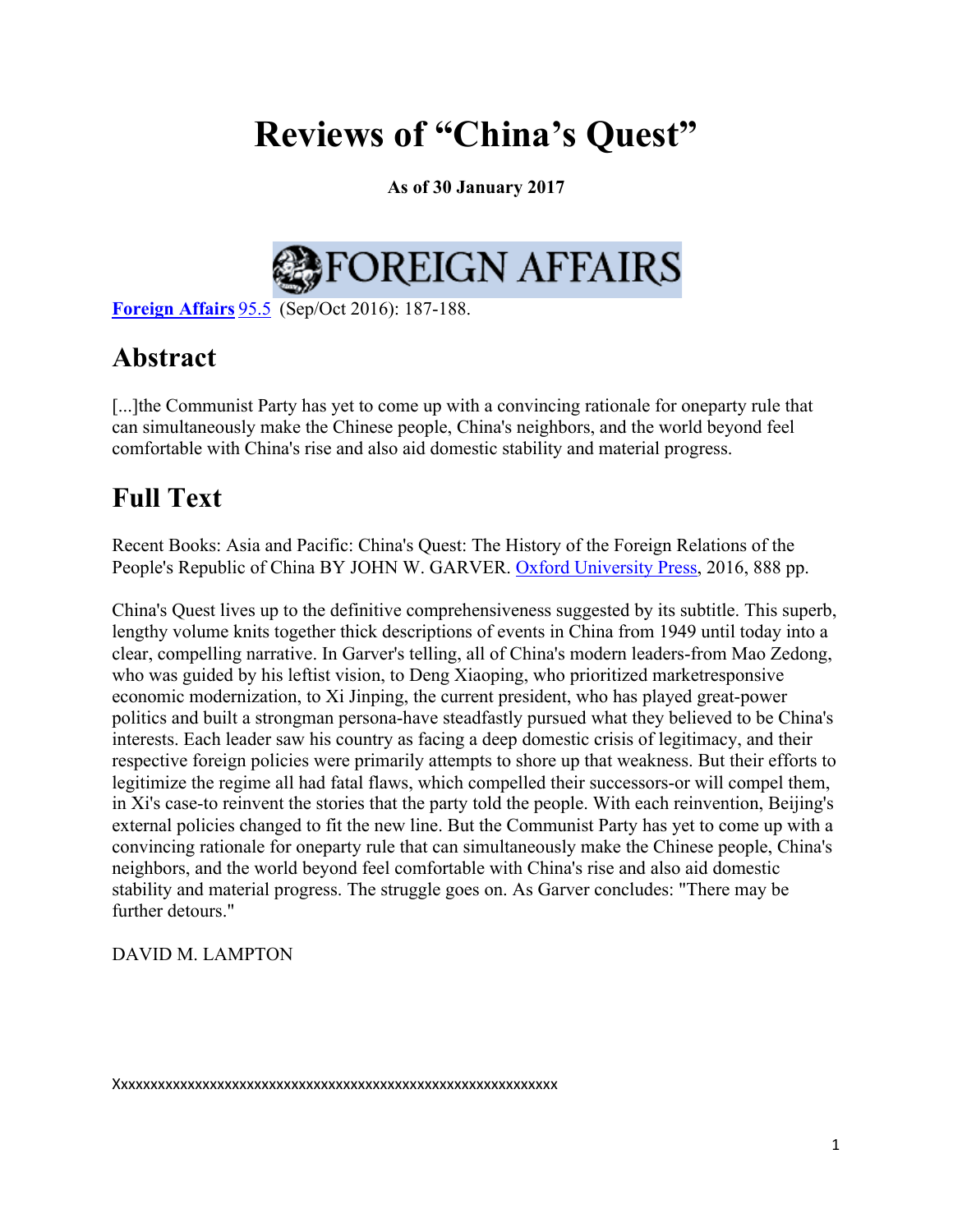# **newbooks.asia**

newbooks.asia

An indispensible tool for identifying, bookmarking, evaluating and purchasing new publications • Up-to-date listings of all recent and new academic English language books on Asia • Review, comment on, and debate new publications in your field • Take advantage of the personalised features of this site - such as bookmarking and alerting services • Contact us by e-mail at info@newbooks.asia.

**Reviewed by:** Jonathan Fulton

## **Reviewed item:**

### China's Quest: The History of the Foreign Relations of the People's Republic of China

John Garver's *China's Quest* is a major addition to the literature covering the People's Republic of China's (PRC's) diplomatic history. Until now there has been no comprehensive single volume text on the topic in English, and Garver is exceptionally qualified for this project, having published books on China's relations with the United States, Union of Soviet Socialist Republics, Iran, Taiwan, the Middle East, and India. In this book the focus is on China's relations with the five major Asian powers: the USSR/Russian Federation, Japan, India, Iran, and the United States. His conceptual theme is the connection between domestic and international pressures that drive the PRC's foreign relations. This is one of the most important features of this book; too often analysis of international relations ignores what is happening inside a state, focusing instead on geopolitical concerns. Garver's approach gives equal weight to both, and his history is the stronger for it.

The book is divided into three chronological sections. The first, Forging a revolutionary state, covers the Mao era, from 1949–1978. It provides an excellent account of the ideological project of trying to create a new Chinese society, a utopian communist one, and how this influenced the PRC's Cold War relations. The importance of personalities in foreign policy is emphasized, as well as the preferences and perceptions of decision makers. Describing Mao as "an idiosyncratic combination of ideologue and revolutionary realist" (p. 173), Garver's account explains how these traits, combined with tremendous ambition, explain many of the foreign policy decisions during Mao's rule. It also provides an excellent description of vertical authoritarianism in action; in a subsection about the deterioration of relations with both the USSR and India in the early 1960s titled The consequences of Mao's multiple rash decisions, Garver writes, "The swift way in which Mao arrived at these judgements suggests that they were not deeply reasoned. Had either or both of those judgements been submitted for consideration of China's more prudent leaders or their professional staffs, those judgements would almost certainly have been discarded or greatly moderated. But Mao's preeminence within the CCP [Chinese Communist Party] elite was such, and the fate of those who questioned his judgement grim enough, that once Mao rendered a judgement, that judgement was unassailable" (p. 161). His description of Mao's ideological and personal leanings also contributes to a fuller analysis of the PRC's foreign policy during the Mao era.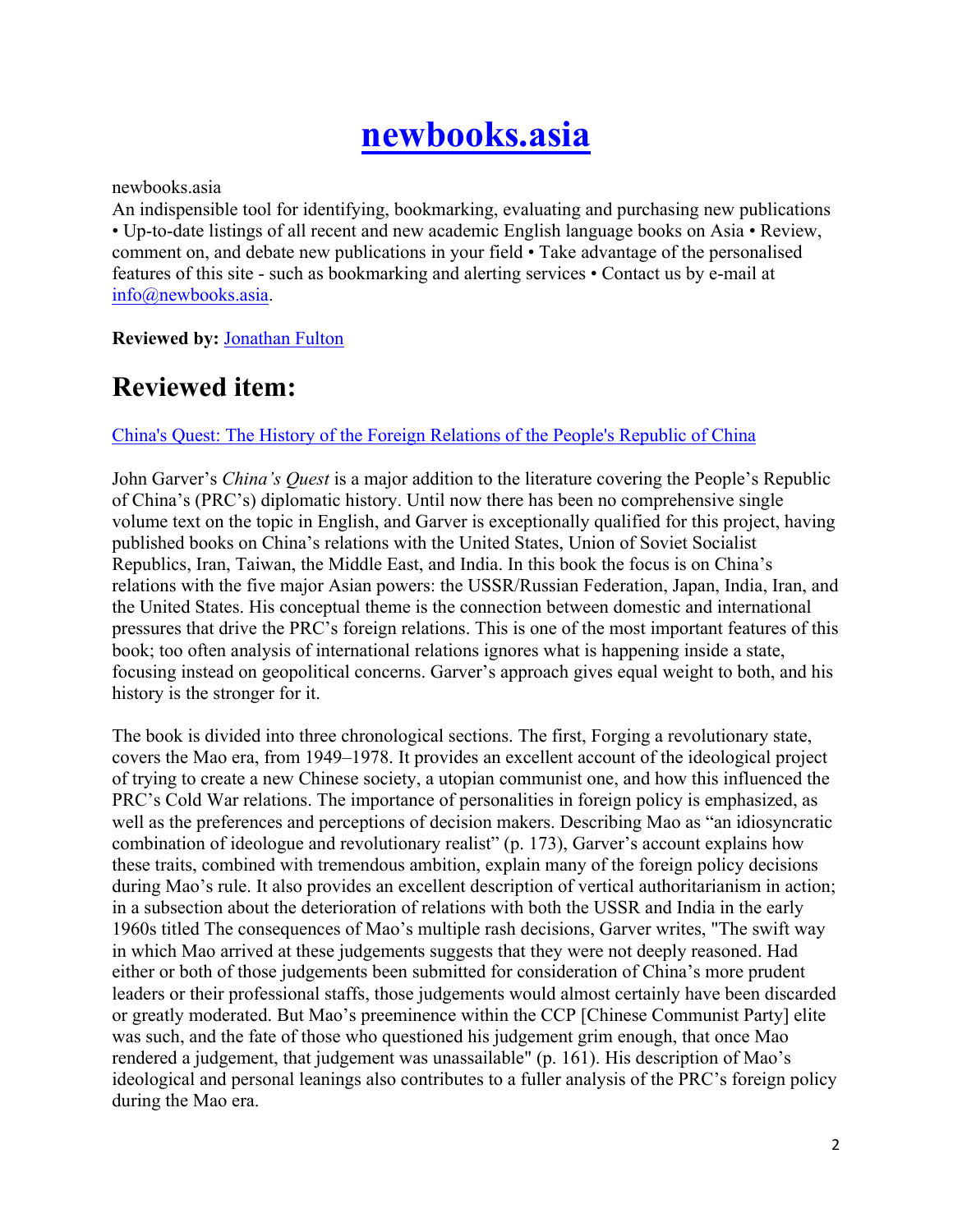The second section, The happy interregnum, examines the period between 1978–1989, bookended by Deng Xiaoping's rise to power and the Tiananmen Square massacre. It emphasizes the necessity of squaring the Chinese Communist Party's (CCP's) ideology with a new approach to economic development before launching the Reform Era; the project remained building socialism in China. In order to accomplish this, the CCP first had to provide an ideological explanation of where the Party had gone wrong under Mao. The consensus decision was that in 1956, when Mao concluded that China still had antagonistic class enemies within, he had made a fundamental error; the problem facing China was not between the proletariat and the bourgeoisie, but rather between the low level of development and the peasantry's material needs. This ideological explanation drove the early Reform Era, and helps explain the seemingly impossible contradiction of a communist party ruling over the largest capital-driven development in history. This section provides an excellent account of the competing forces within China during this transitional period, with reformer and conservative factions both struggling for the soul of the Party, and Deng trying to strike a balance. In terms of how this shaped China's foreign policy of the period, Garver's analysis is especially relevant when describing the uneasy relationship between China and the USA, with American leadership expecting China's economic reforms to lead to a form of liberal democratic capitalism, and the PRC's determination to focus on economic development without political reform.

The third section, titled The CCP Leninist state besieged, covers the years between 1990 to 2015, a period marked by China's deep integration into the liberal order, its incredible rise in global trade, and its perceived rise to great power status. However, it is a period also marked by domestic tension, as Chinese leaders see their continued rule as threatened by this same liberal system, dominated by liberal ideas. In the wake of Tiananmen, "a rapidly globalizing China was ruled by an anachronistic Leninist elite that saw its authority to rule profoundly threatened by the dynamics of globalization"(p. 464). Here again Garver provides a masterful account of the balancing act Chinese leaders must perform in navigating the international system and at the same time meeting myriad domestic pressures, all the while trying to maintain an ideological justification for the continued rule of the CCP.

Rich in detail but never overwhelming, *China's Quest* provides an excellent historical analysis of the PRC's foreign relations that serves historians, political scientists, international relations specialists, China and Asian studies scholars, and the curious non-specialist reader. Garver's analysis of the international and domestic environment that shaped China's foreign policy, as well as his description of elite perceptions and preferences and ideological considerations, give the fullest single-volume account of the PRC's foreign relations published in English to date.

New Asia Books is an initiative of the International Insitute for Asian Studies

Xxxxxxxxxxxxxxxxxxxxxxxxxxxxxxxxxxxxxxxxxxxxxxxxxxxxxxxxxxxxx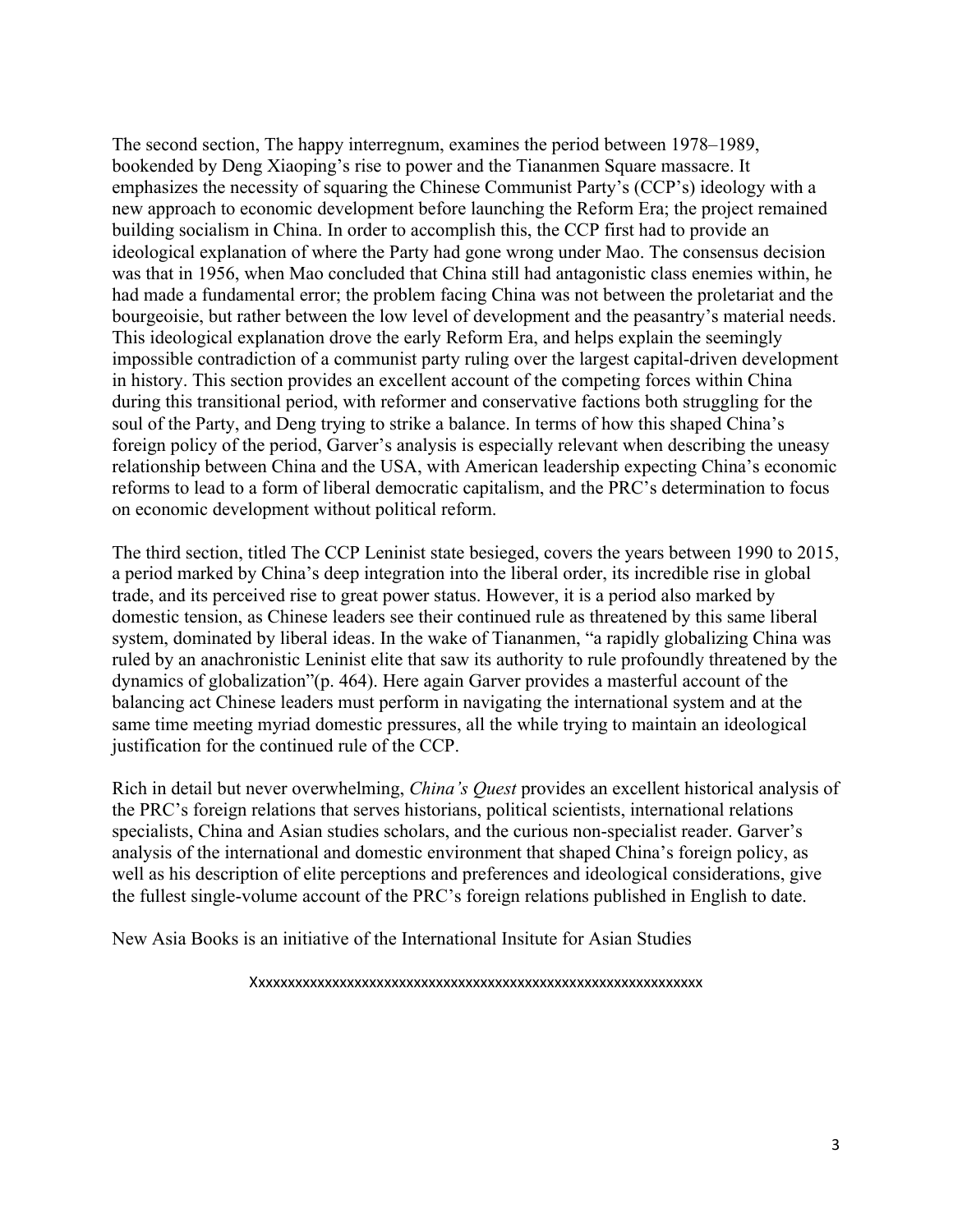## **The China Quarterly, No. 227, September 2016, p. 825-826.**

#### China's Quest: The History of the Foreign Relations of the People's Republic of China

John Garver has written the most complete, balanced and up-to-date account of the foreign relations of the People's Republic of China (PRC) available. It likely will remain so for a long time. This well written, lucid and lengthy volume should be a core component of all Chinese foreign policy reading lists. Because of its emphasis on the domestic political drivers of external behaviour, China's Quest also has considerable relevance for those interested in domestic politics. It should be understood that Garver's book is more about the content of China's foreign relations and less about the process by which it is made.

Garver's core analytic assertion is that Chinese foreign policy has been driven by the ongoing need for Chinese Communist Party (CCP) leaders to overcome a domestic political legitimacy deficit by pursing a sequence of broad foreign policies (three in number) that each, in its own distinctive way, has sought to provide a legitimacy to the CCP regime that its domestic actions alone could not provide. For Mao, it was a revolutionary foreign policy that could "mobilize positive elements" for domestic change (p. 145). For Deng Xiaoping, it was an economic foreign policy that anchored legitimacy in improved material conditions. To achieve this, he needed to pacify the outside world to the degree possible. And, for Xi Jinping, it now seems to be big power diplomacy anchored in making China great again – the China Dream – assertive nationalism.

Each of these three foreign policy legitimating principles had/has a fatal flaw/flaws. Mao's revolutionary policy impoverished China, cut it off from the world of comparative advantage, and created a hostile international environment that sapped China's strength and the will of its people. Deng's economic foreign policy anchored in globalization created inequalities, changed domestic socio-economic stratification, mobilized the citizenry in terms of rights consciousness, and created a popular impatience to flex the country's muscles internationally. And with respect to Xi's more assertive foreign policy, it runs the risk of exciting expectations that cannot be fulfilled and creating an international bandwagon against assertiveness. In short, Beijing has yet to find a stable equilibrium in which it has a compelling and stable domestic rationale for one-Party rule that simultaneously makes its region, and the world beyond, comfortable and that leads to domestic stability and material progress. The struggle goes on.

Garver has made excellent use of the memoirs of Chinese leaders, the Soviets/ Russians, a broad range of secondary sources, recently opened archives in China and Russia, and documents declassified in the West. China's Quest is full of fresh insight about many periods and specific events in the history of the PRC's relations with its neighbours and distant powers. Among the areas where Garver brings new insight and detail, one would include: a long and intricate discussion of Deng Xiaoping's return to power, the 1974 push to assert Chinese sovereignty over the Paracel Islands, Beijing's toughened attitude toward Hanoi just as American involvement in Vietnam was winding down, and the subsequent "pedagogic war" of early 1979 (chapter 14); the long, post-1989 internal debate in China over the intentions of Washington, its strategy of peaceful evolution, and the mounting crises of 1995/96 in the Taiwan Strait, the 1999 mistaken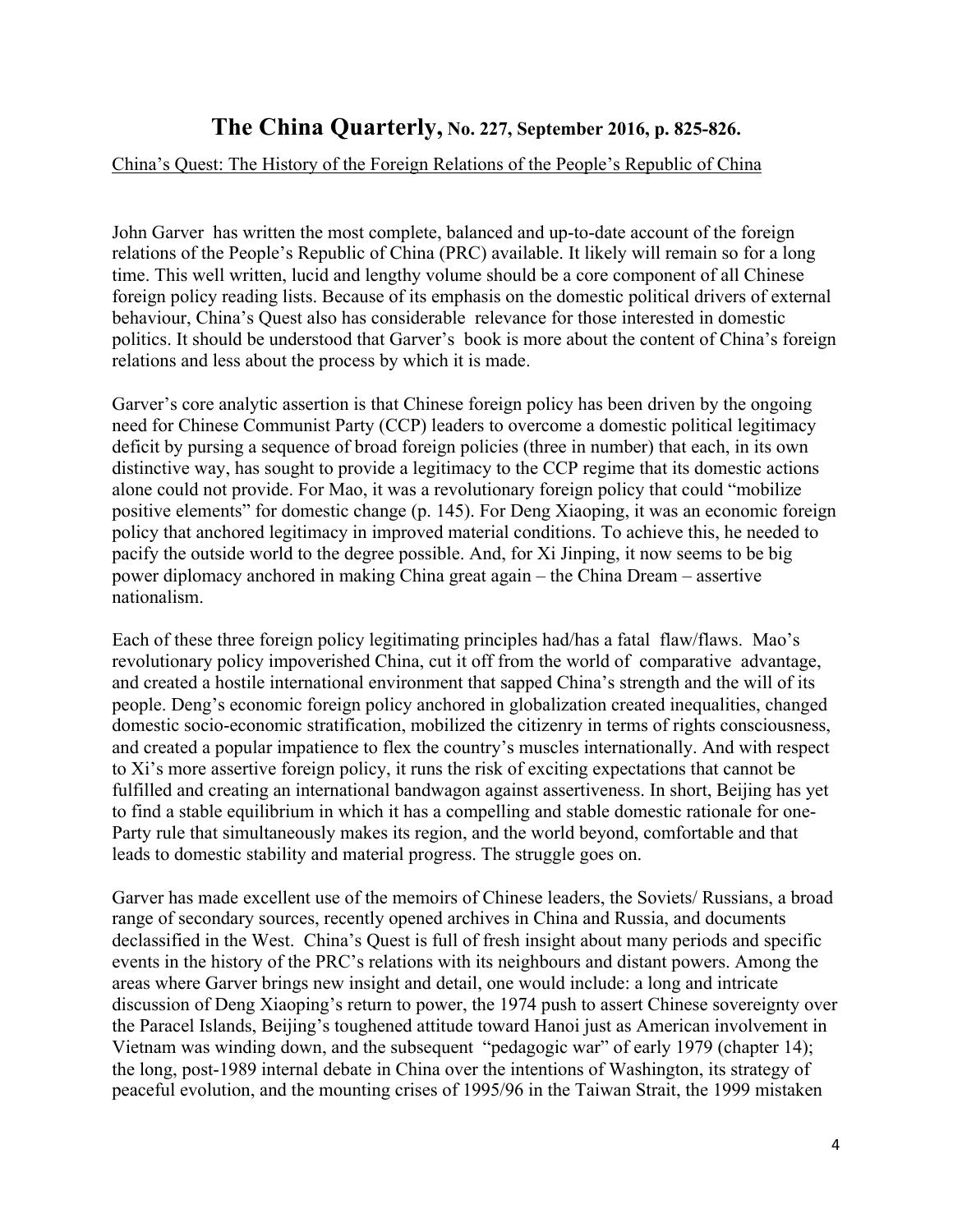US/NATO bombing of China's Belgrade Embassy, and the ratcheting up of tension over US coastal reconnaissance first glaringly obvious in the 2001 air collision off Hainan Island; and finally, a long and illuminating discussion of the similarities between the foreign policies of Bismarck in Germany and Deng Xiaoping, on the one hand, and Wilhelm II and Xi Jinping on the other.

If there is one area where I would place a different emphasis than the author, it is the era-shifting importance Garver attaches to the 4 June 1989 violence. I get a sense from the analysis that the author believes that the slide toward higher levels of distrust and friction between China and the United States, and China and its neighbours, has proceeded in straight line fashion since that time. In my view, what has happened since 1989 underscores the centrality of leadership. The Jiang Zemin, Zhu Rongji, George Herbert Walker Bush, Bill Clinton and George W. Bush era was a period of net Sino-American cooperation in which one saw China's entry into the WTO and Jiang was talking about broadening the composition of the Party and changing its internal processes. There was nothing pre-ordained about the frictions we now see. Instead, current frictions reflect bad choices, importantly, but not exclusively, in Beijing. Today's tensions reflect the strategic calculations of particular leaders in particular circumstances. There was, and remains, room for choice and wise leadership, though as Garver said in concluding his book, "[t]here may be further detours…" (p. 785).

DAV ID M. LAMPTON

Xxxxxxxxxxxxxxxxxxxxxxxx

### *International Affairs*

(The Royal Institute of International Affairs, UK)

## *vol.* **9, no. 4 (2016), p. 126-127.**

**Book reviews**

China's Quest: the history of the foreign relations of the People's Republic of China. By John W. Garver. **O**xford: Oxford University Press. 2016. 888pp. £33.00. isbn9780190261054. Available as ebook.

John Garver's magisterial work is the summation of a career spent teaching about and engaging with the diplomatic development of the People's Republic of China. He is right to point out in his introduction the anomaly of such an important country having had no recent single-volume comprehensive over view of its foreign relations. He is also right to acknowledge that this is despite the fact that Chinese and non-Chinese scholars have all produced excellent works on specific aspects of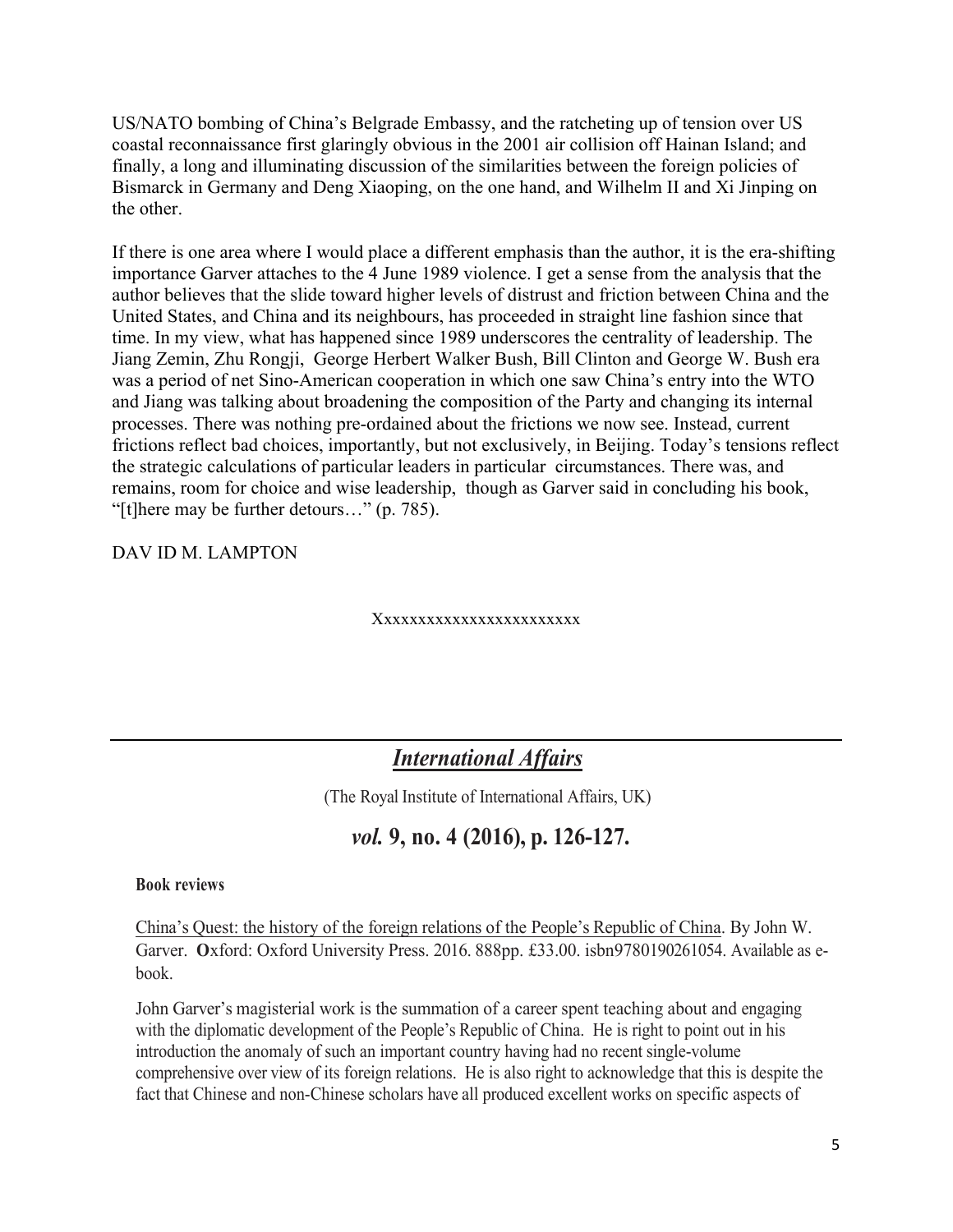China's relations with other countries.

To have in one place a single overview of the key events and actors in China's diplomacy since 1949 assists in drawing out some aspects of this history that would probably get easily buried in detail. For example, one feature of the supposedly introspective Maoist period, .from 1949 to 1976, that Garver highlights is Mao's underlying international pretensions. He often saw his views and actions as positioning China not as undertaking a purely indigenous experiment in development but also as profoundly important and meaningful to the outer world. Even during the Cultural Revolution from 1966, Red Guards stationed in over seas missions were mandated to undertake revolutionary struggle in order to inspire leftist groups in host countries to follow the path of self liberation China believed it was treading. It is a frightening thing to contemplate, but Mao probably sincerely believed that there might have been a world wide version of the Cultural Revolution.

The other powerful aspect of the book is the number of times, and the variety of ways, makers of Chinese foreign policy, both before and after 1978, simply misunderstood or misinterpreted the outside world—often to their country's detriment. The case of relations with Vietnam is among the most striking. China generously assisted the communist north in the early phases of the war, only to see a unified country emerge which, as Garver acidly notes, was anything but grateful to its erstwhile patron. Later on, during the negotiations over Hong Kong with the British, Garver eloquently describes how Chinese foreign policy was guided by paranoia and distrust, which had more to do with the Beijing elite's response to the 1989 Tiananmen Square massacre than to any British aims to use Hong Kong as a launching pad for destabilizing the mainland. Garver argues that the British were anxious simply to preserve the profits of their companies in the territory—regime collapse in Beijing would not have achieved that. The 1989 Tiananmen Square Massacre and its impact loom large in this book, far beyond Hong Kong. It figures as the moment when latent suspicions of the US came fully into the open, an attitude that has never entirely disappeared even to this day.

In a historical account like Garver's, it is interesting to find the early roots of many current attitudes and convictions. Chinese insecurity first reared its head in the fractious relationship with the USSR, despite the country borrowing so many ideas and structures so many of them negative in terms of its impact on China, was the one that the USSR least wanted China to buy into: its failed, state-dominated economic model from the 1930s. Even the most malignant of Soviet leaders would have probably counseled China against using methods which had already so signally failed at home. As Garver' slengthy account of this period shows, in terms of technology, aid and intellectual assistance, the USSR was generous .It as good as gave China the capacity to makea a nuclear bomb and shared the best military technology it had at the time. Its reward was to be the prime target of the Cultural Revolution, with China constructing its famous détente with America from the early 1970s as a wall against Soviet aspirations in the Asian region.

America and the liberal West ironically became a new kind of USSR for China after the economic reform and opening up of the 1980s. In some areas, such as non-proliferation, after initial opposition mid-1990s, China proved to be a positive and cooperative partner. In others, such as intervention to prevent humanitarian crises, it has a more mixed record. China was strongly opposed to NATO action in the former Republic of Yugoslavia, and its priority in North Korea has been keeping the US out , rather than trying to deal with the country's increasingly unstable and bellicose leadership.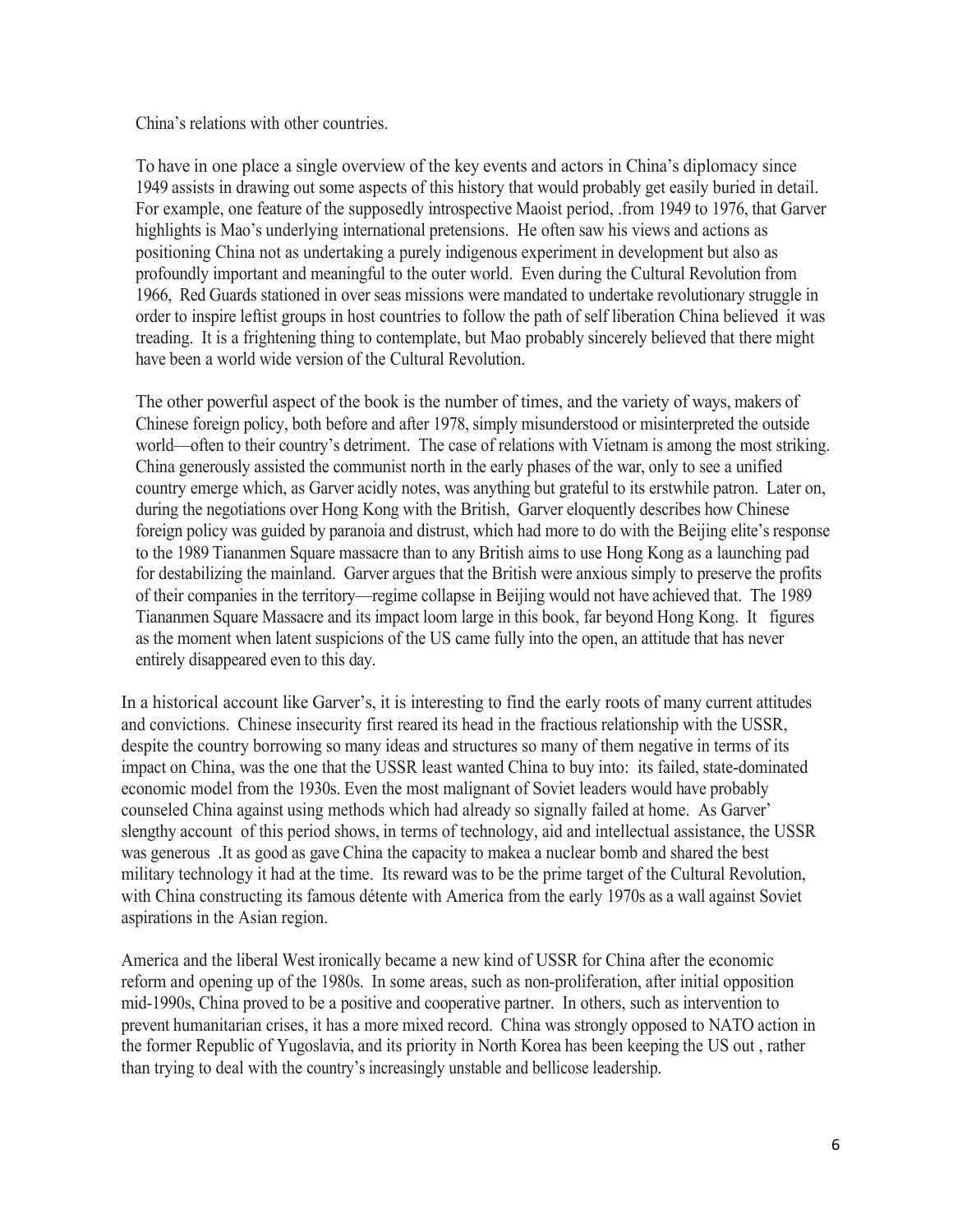North Korea is always an interesting case to look at when considering the effectiveness of Chinese foreign policy. It is the one country (perhaps apart from Pakistan) where China has real clout and some form of control. And yet, it is also the one country that seems to prove that Chinese might is far more striking in words than in actions. Garver's history allows us to go right back to the moment when this profound ambiguity first appeared: during the Korean War, which led China to commit troops to fight on its borders again only a few months after emerging from a bloody civil war. Without Chinese intervention then, North Korea would most likely not exist. This contribution is all the more impressive when considered in the context of Garver's important point: that without the unwanted interruption of the Korean War, the People's Republic at the time was in an excellent position to take Taiwan, and end the Republic of China's existence there.

China would never again have such a convenient moment to finally achieve its modern dream of reunification. The crucial part North Korea played in spoiling this gives added emotion to Chinese comments about this small but endlessly ungrateful and troublesome neighbor. It also makes the impotence that China often shows on North Korean issues, particularly North Korea's recent mission t o nuclearize, all the more worth pondering, because it seems to show chronic indecision rather than the sort of clear, ruthless prosecution of objectives many impute to Chinese diplomacy.

This is a magnificent treatment, and one full of new insights and angles. Even at 800 pages, it does not treat in any detail China's relations with Africa, Latin America; nor, for that matter, does it stray into the new areas of the Arctic and Antarctic, or Australasia. In a sense, it is focused on China and its Asia–Pacific region. But this is fair enough, as it is the place where China exists, the place where it most wants to have some kind of dominance, and the region where it most truly reveals its ambitions and intentions.

*Kerry Brown , King's College Lau China Institute, UK*

#### xxxxxxxxxxxxxxxxxxxxxx

## **Global Atlanta**

January 1, 2017

#### Reviewer: **Nancy Hollister**

The most remarkable nonfiction book I read this year was *China's Quest: The History of the Foreign Relations of the People's Republic of China* by John W. Garver, a life-long China scholar and Georgia Tech professor whose knowledge of the Chinese language and vast research background on the country primed him to write this astoundingly ambitious work, the first to trace the history of China's complex foreign relations since the Communist regime took power in 1949.

While an 850-plus page book may at first appear daunting, actually more than 60 pages are endnotes that give credit to many scholars and their research. With these pushed to the back, the book is very readable, despite the fact that Dr. Garver doesn't shy away from complex issues.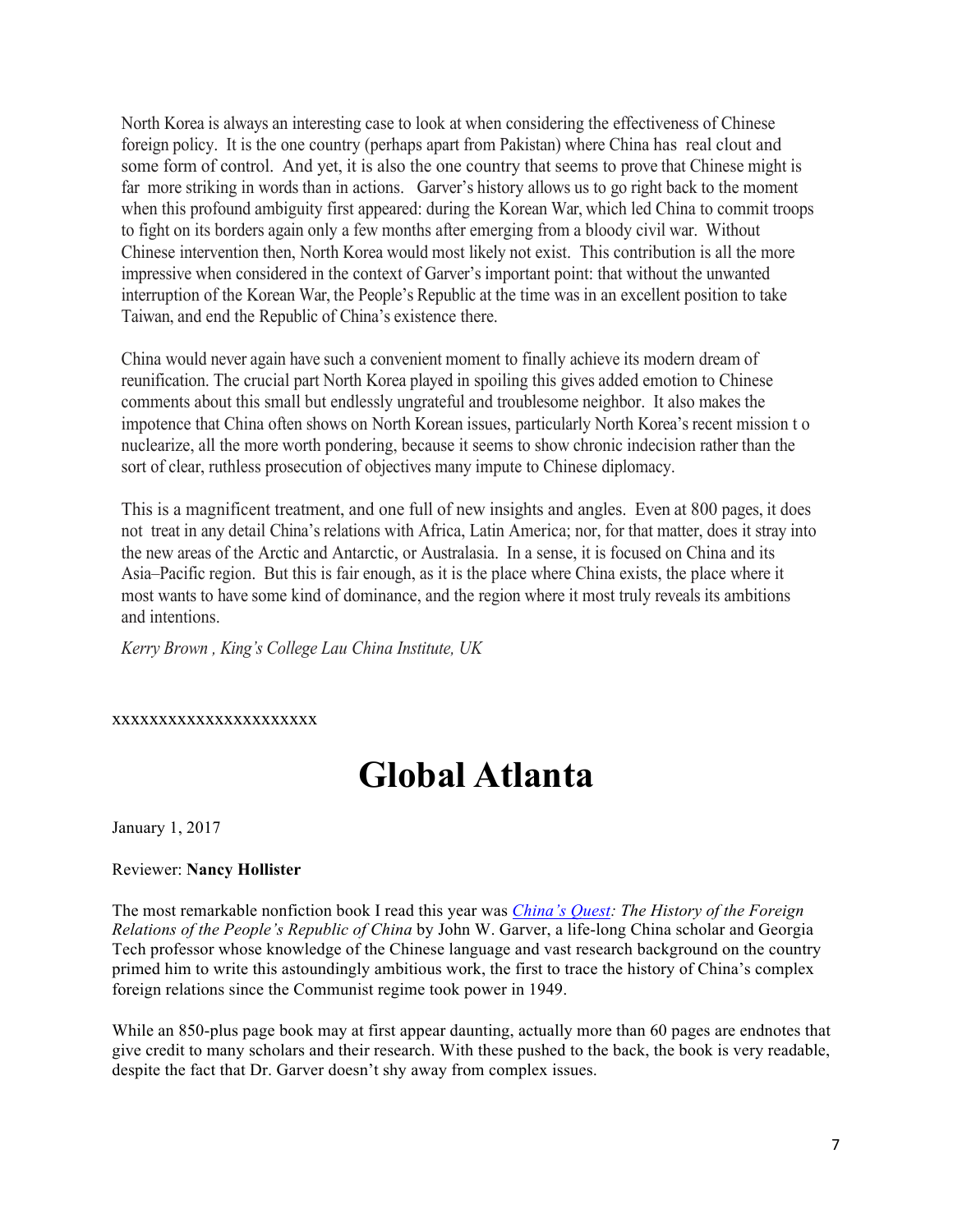Dr. Garver identifies three distinct time periods: 1949-1978 Mao Zedong's destruction of capitalism and the establishment of Chinese communism; 1979-1989 where **Deng Xiaoping** established a new course— "opening and reform"—which led to improved conditions for the people and rapid economic development of the country; and the third stage 1990-2015 with internal uprisings, as well as the democratic movement and collapse of Communism throughout the world, which led to the Chinese responses of patriotism indoctrination domestically and an assertive foreign policy posture abroad.

Dr. Garver has noted several domestic drivers of foreign affairs in China over time—foremost being the communist regime survival. This is especially apparent as he highlights the conflicts and periods of cooperation with five countries: the **U.S.**, the **Soviet Union/Russia**, **Japan, India** and **Iran**. All throughout, Dr. Garver maintains a consistently objective stance and yet at the same time provides hard evidence which may support his own views.

This is a "must-read" book for all those interested in China, especially given the country's increasingly prominent role in global affairs and the seeds of regional conflict sprouting in **Asia**.

xxxxxxxxxxxxxxxxxxxxxxxxxxxxxxxxxxxxxxxxxxxxxx

### **Journal of American-East Asian Relations**

Vol. 23, issue 3, (2016) p. 287-288

Professor John W. Garver has written a sweeping history of Chinese foreignpolicy from 1949 to 2015. He directly states that "the premise of this book is that China in 1949 adopted a deeply dysfunctional political-economicmodel from the USSR and that this fact has deeply influenced the foreign relations of the People's Republic of China [prc] ever since"  $(p, 1)$ . Garver argues that the survival of the revolutionary state has been the driving force in the developmentofChina's foreignpolicy.Toexplorethelinkagebetweendomestic politicsandforeignpolicy,healsopays noticetoregimelegitimacyand nationalism.The author appliesthisinterpretative framework to three periods—the Mao Zedong era (1949–1978), "the happy interregnum" (1979–1989), and "the [Chinese Communist Party] CCP Leninist state besieged" (1990–2015).

In his first section, Garver perceptively shows how China's alliance with the Soviet Union placed the prc on the path to becoming a great power. Mao's acceptance of Mongolian independence, for example, facilitated the transfer of thousands of Soviet specialists and a swath of military and industrial technology to China. This aid enabled the prc to assist Kim Il Sung during the Korean War and Ho Chi Minh during the First Indochina War. Garver writes that "the prc and the USSR cooperated closely to expand the frontiers of the socialist camp in Asia" (p. 91). This close cooperation, however, fell apart in 1960. Although China and the Soviet Union came together briefly during the height of the 1962 Sino-Indian War, the prc remained isolated for years thereafter.Duringthisperiodofseclusion,Garvermaintainsthat "Maofaceddown Soviet threats from a position of vulnerability and weakness" undergirded by his belief that "no nation could defeat the Chinese people" (p. 285). China finally pivoted toward the United States in the 1970s because  $$ according to Garver—Mao feared that Soviets and hidden Chinese reactionarieswould colludetoreversetheeffectsoftheCulturalRevolution.OnecandescribeChinese foreign